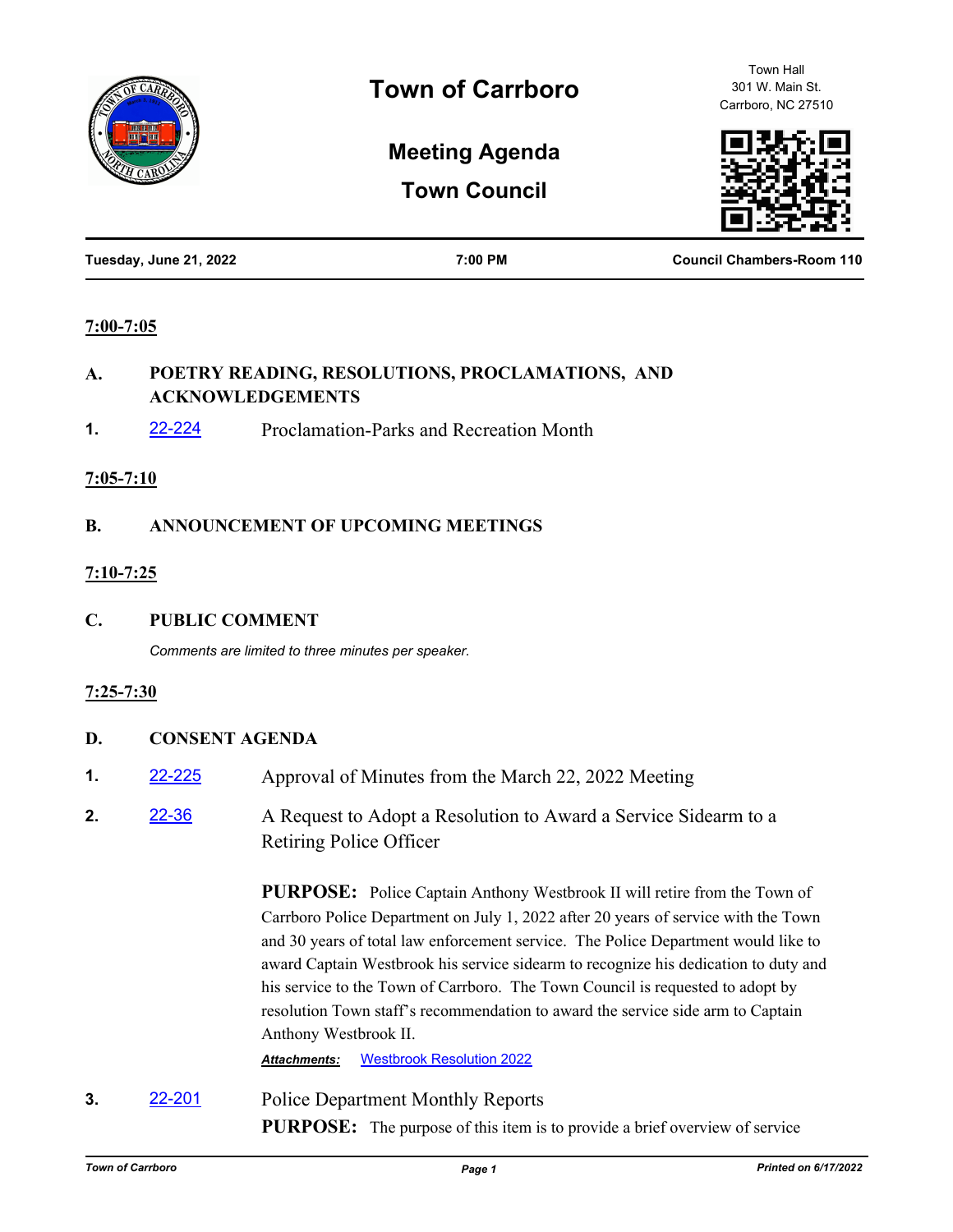|    |               | calls for the month of May.                                                                                                                                                                                   |
|----|---------------|---------------------------------------------------------------------------------------------------------------------------------------------------------------------------------------------------------------|
|    |               | May 2022 Monthly Report<br>Attachments:                                                                                                                                                                       |
| 4. | 22-202        | Police Department Quarterly Equity Report<br><b>PURPOSE:</b> The Purpose of this agenda item is to provide the Town Council a<br>brief overview of the quarterly equity report for the first quarter of 2022. |
|    |               | Police Equity Quarterly 2022 Q1<br>Attachments:                                                                                                                                                               |
| 5. | <u>22-33</u>  | Fire Department Monthly Report<br>PURPOSE: To provide the Town Council a monthly overview of calls for                                                                                                        |
|    |               | service.                                                                                                                                                                                                      |
|    |               | <b>Attachment A - May 2022 Monthly Report</b><br><u> Attachments:</u>                                                                                                                                         |
| 6. | 22-220        | <b>Economic Development Monthly Report</b>                                                                                                                                                                    |
|    |               | <b>PURPOSE:</b> The purpose of this agenda item is to provide a regular monthly                                                                                                                               |
|    |               | activities and status report.                                                                                                                                                                                 |
|    |               | <b>Attachment A - May Economic Development Report</b><br>Attachments:                                                                                                                                         |
| 7. | 22-218        | <b>Stormwater Utility Monthly Report</b>                                                                                                                                                                      |
|    |               | <b>PURPOSE:</b> The purpose of this agenda item is to provide the monthly update                                                                                                                              |
|    |               | regarding Stormwater Utility projects and initiatives.                                                                                                                                                        |
|    |               | June 2022 Stormwater Report<br>Attachments:                                                                                                                                                                   |
| 8. | <u>22-219</u> | Consideration of Human Services Funding for FY23                                                                                                                                                              |
|    |               | <b>PURPOSE:</b> The purpose of this agenda item is for the Carrboro Town Council                                                                                                                              |
|    |               | to consider human services funding recommendations for FY23.                                                                                                                                                  |
|    |               | <b>Attachment A Resolution</b><br>Attachments:                                                                                                                                                                |
|    |               | Attachment B FY23 HSC 06.15.22                                                                                                                                                                                |
|    |               | <b>Attachment C Human Services FY23 Funding Recommendations</b>                                                                                                                                               |
| 9. | 22-221        | Permit Extension Request for Previously Issued Conditional Use                                                                                                                                                |
|    |               | Permit, now Special Use Permit-A, for Mixed Use Building at 603                                                                                                                                               |
|    |               | Jones Ferry Road                                                                                                                                                                                              |
|    |               | <b>PURPOSE:</b> The purpose of this agenda item is for Town Council to consider                                                                                                                               |
|    |               | approving a request for an extension of the date when a Conditional Use Permit                                                                                                                                |
|    |               | would otherwise expire for a Mixed-Use Building at 603 Jones Ferry Road. Town                                                                                                                                 |
|    |               | Staff recommends approval of the request.                                                                                                                                                                     |
|    |               | <b>Attachment A - Resolution Approving Permit Extension</b><br>Attachments:                                                                                                                                   |
|    |               | <b>Attachment B - Letter from Applicant Explaining Extension Request</b>                                                                                                                                      |
|    |               | <b>Attachment C - Staff Report</b>                                                                                                                                                                            |
|    |               | <b>Attachment D - CUP Document</b>                                                                                                                                                                            |

**10.** [22-227](http://carrboro.legistar.com/gateway.aspx?m=l&id=/matter.aspx?key=4840) Revised Town Council Committee Assignments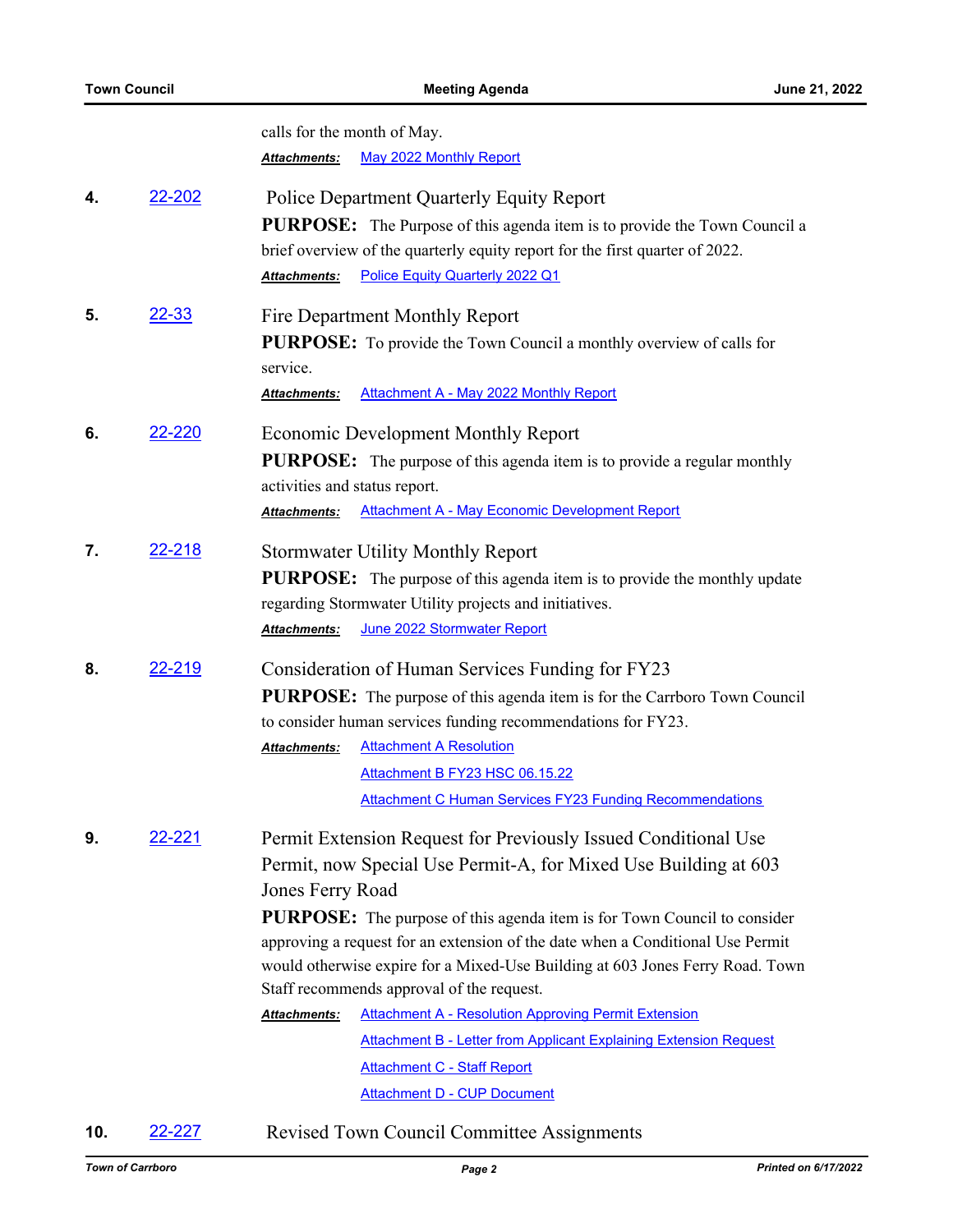| A Resolution Canceling the June 28, 2022 Town Council Meeting                                                                                                                                                                                                                                        |
|------------------------------------------------------------------------------------------------------------------------------------------------------------------------------------------------------------------------------------------------------------------------------------------------------|
| <b>PURPOSE:</b> The purpose of this item is to cancel the Council's June 28, 2022                                                                                                                                                                                                                    |
| Attachment A- Resolution to Cancel the June 28, 2022 Council Meeting                                                                                                                                                                                                                                 |
| Authorization for the Town Manager to Accept Payment for<br>Damages to Fire Station 2 and Sign the Release for Property Damage                                                                                                                                                                       |
| The purpose of this agenda item is to authorize the Town Manager<br>to accept payment for damages to Fire Station 2 by Utility Line Construction<br>Services, LLC (ULCS) and authorize the Release for Property Damage Only.                                                                         |
| Designation of Fund Balance for FY22 Budget Items Not Yet Spent<br><b>PURPOSE:</b> The Town Council is requested to designate fund balance in the<br>General Fund to carry over to next year for certain budget items where funds have<br><b>ATTACHMENT A - Designation of Fund Balance for FY22</b> |
|                                                                                                                                                                                                                                                                                                      |

## **7:30-7:40**

#### **E. PUBLIC HEARING**

**1.** [22-231](http://carrboro.legistar.com/gateway.aspx?m=l&id=/matter.aspx?key=4844) Request to Hold a Quasi-Judicial Hearing and Consider Issuing a Reasonable Accommodation Request for 714 West Main Street.

> **PURPOSE:** The purpose of this agenda item is for the Town Council to hold a quasi-judicial hearing and consider issuing a reasonable accommodation request for property at 714 West Main Street.

| <b>Attachments:</b> | Attachment A - Land Use Ordinance Section 15-97               |  |
|---------------------|---------------------------------------------------------------|--|
|                     | Attachment B - Applicant's Explanation of Need for Reasonable |  |
|                     | Accomodation                                                  |  |
|                     | Attachment C - Applicant's Site Plan Exhibit                  |  |
|                     | Attachment D - Applicant's Power of Attorney Document         |  |
|                     | Attachment E - Letter from Applicant's Doctor                 |  |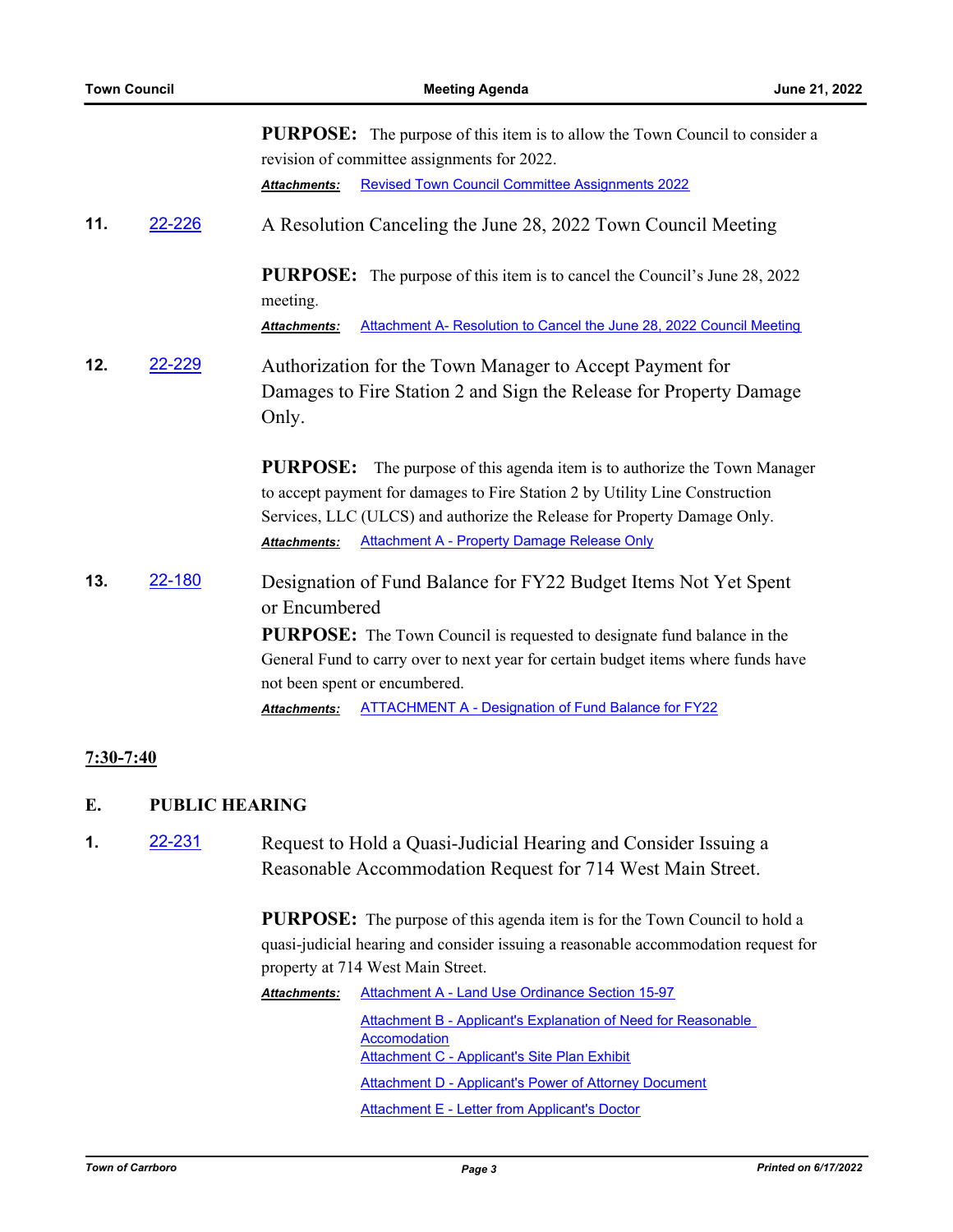## **F. OTHER MATTERS**

#### **7:40-8:10**

| 1.          | 22-139 | Racial Equity Commission Annual Synopsis                                                                                                 |
|-------------|--------|------------------------------------------------------------------------------------------------------------------------------------------|
|             |        | <b>PURPOSE:</b><br>The purpose of this agenda item is for the Town Council to accept                                                     |
|             |        | the Racial Equity Commission's Annual Synopsis and consider approving a change in                                                        |
|             |        | the commission make-up.                                                                                                                  |
|             |        | <b>Attachment A - Racial Equity Resolution</b><br>Attachments:                                                                           |
|             |        | <b>Attachment B - Racial Equity Commission Annual Synopsis</b>                                                                           |
| $8:10-8:40$ |        |                                                                                                                                          |
| 2.          | 22-222 | Request to Issue Special Use Permit-A for a New Commercial                                                                               |
|             |        | Building at 201 North Greensboro Street.                                                                                                 |
|             |        | <b>PURPOSE:</b> The purpose of this agenda item is for the Town Council to consider                                                      |
|             |        | making a decision on the request for a Special Use Permit-A application for a new<br>commercial building at 201 North Greensboro Street. |
|             |        | <b>Attachment A - Draft Decision</b><br>Attachments:                                                                                     |
| 8:40-9:00   |        |                                                                                                                                          |
| 3.          | 22-223 | Town Manager's Contracting Authority                                                                                                     |
|             |        | <b>PURPOSE:</b> The purpose of this agenda item is for the Town Council to consider                                                      |
|             |        | modifying the contracting authority for the Town Manager.                                                                                |
|             |        | <b>Attachment A: Town Code Amendment to Manager's Contracting</b><br>Attachments:<br><b>Authority 3-1</b>                                |
|             |        | <b>Attachment B: Manager Contact Authority Other Govts</b>                                                                               |
| $9:00-9:30$ |        |                                                                                                                                          |
| 4.          | 22-185 | Adoption of the FY 2022-23 Annual Budget                                                                                                 |

**PURPOSE:** The purpose of this agenda item is for the Town Council to adopt the annual budget for fiscal year 2022-23.